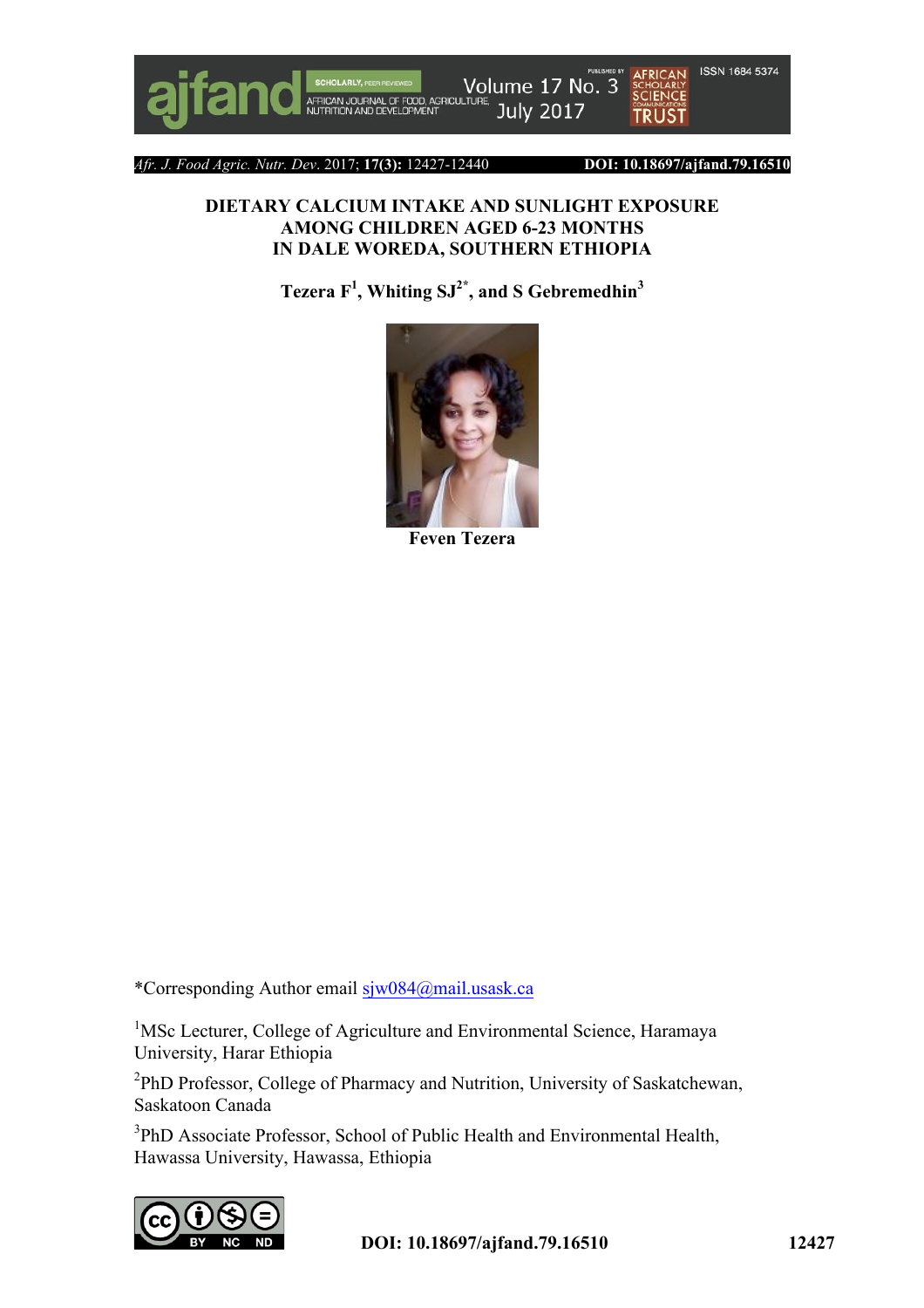

# **ABSTRACT**

Nutritional rickets can be caused by either or both calcium and vitamin D deficiencies, and can frequently occur in Africa. In Ethiopia, limited evidence exists regarding the calcium intake of children and their sunlight exposure practices. The purpose of this study was to assess information regarding dietary calcium intake and sunlight exposure practice, which are factors related to nutritional rickets. The study was conducted in Dale Woreda, Southern Ethiopia using a community based cross-sectional survey design with both descriptive and analytic components. A total of 170 children were selected using multi-stage sampling technique. A structured questionnaire and an interactive 24-hour dietary assessment method were used to collect data on sociodemographic and economic information and to assess dietary calcium intake of participant children. The Ethiopian food composition table supplemented by world food data were used to convert dietary intake into nutrient content. The mean (SD) age of the study children was 14.4 (+4.7) months. The male to female ratio was 1.24. The mean  $(±$ SD) calcium intake of participant children was  $407 \pm 235$  mg/day; 26.5% had low dietary calcium intake compared with their age specific recommended nutrient intake (RNI) value. Regarding sunlight exposure, 41.1% participant mothers exposed their child to sunlight within 1 (one) month of birth and 56.5% of study children were exposed to sunlight for 20 to 30 minutes per day. In conclusion, the risk of dietary calcium inadequacy was prevalent because of low intakes by some children. Even if only 26.5% of participating children had low dietary calcium intake, the children in the study area have some risk of dietary calcium inadequacy due to the high content of phytate in the prevailing complementary foods such as fruits and maize based complementary food, which can inhibit bioavailability of calcium. The participant children were not at risk of inadequate exposure to sunlight because they had good exposure practices and there was no sunlight avoidance practices among the majority of participant children.

**Key words:** Calcium, Children, Ethiopia, Rickets, Sunlight exposure, Vitamin D, Phytate, Complementary foods

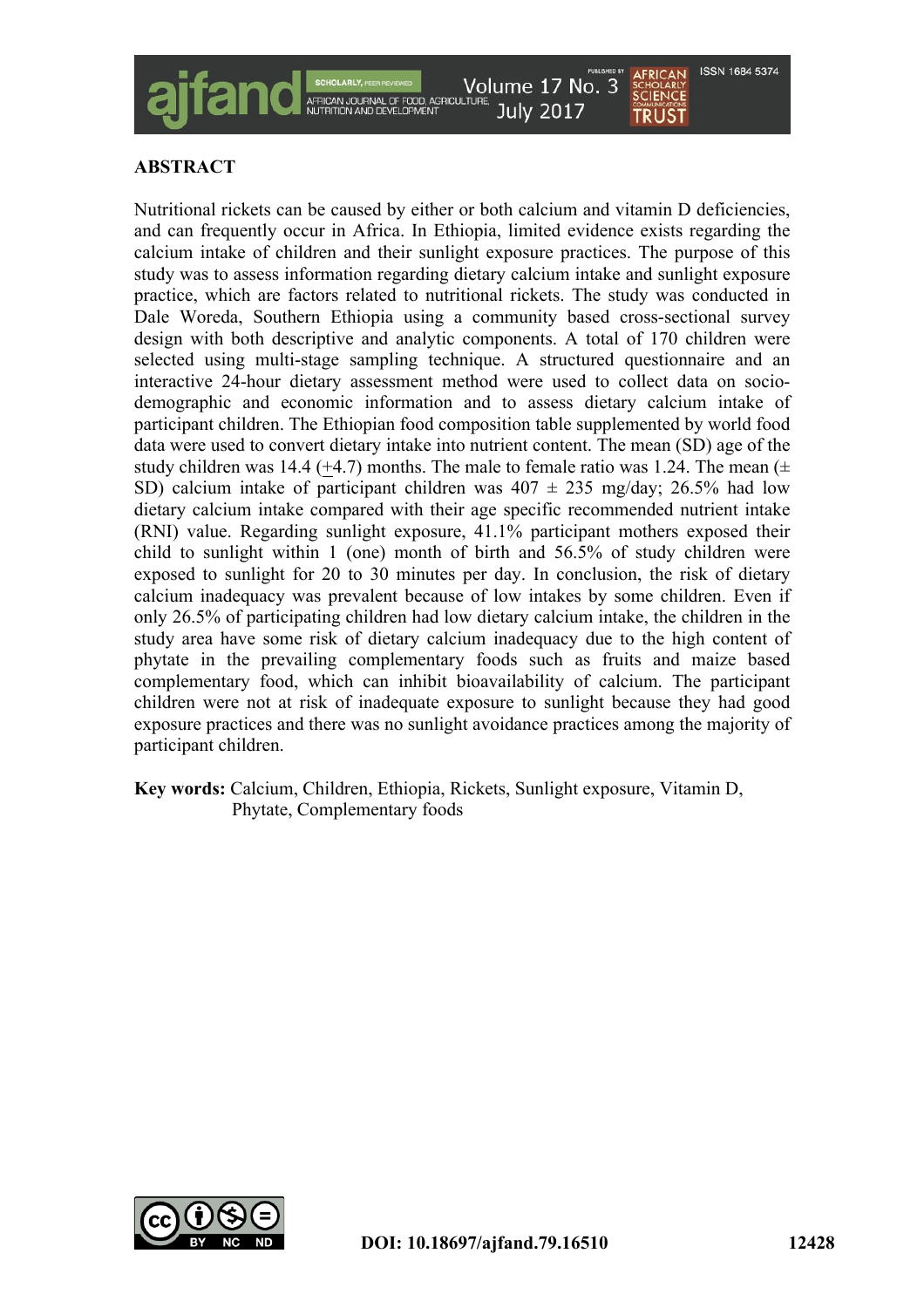

# **INTRODUCTION**

Nutritional rickets can be caused by both calcium and vitamin D deficiencies. A review by Pettifor [1] reported that while there is relatively little population data on the prevalence of nutritional rickets in developing countries, studies do suggest that vitamin D deficiency is common in countries and regions such as the Middle East, North India, China, Ethiopia, Yemen and Turkey. For Ethiopia, Prentice [2], in a review of rickets, stated that the prevalence of rickets was as high as 40%, making it one of the highest in the world. A recent report showed vitamin D insufficiency in adolescents living in Ethiopia of 42% [3], which was worse for those children living in urban centers or those wearing clothing that concealed most of the skin from sun exposure. In developing countries where calcium intakes are characteristically low and the population relies heavily on cereal-based staples, with few or no dairy products, dietary calcium deficiency appears to be the major cause of nutritional rickets among children [4, 5].

Some studies suggest that rickets is an important child health problem in Ethiopia but the etiology is not known [1, 2, 6, 7, 8]. A review of pediatric admissions in Jimma hospital, South Western Ethiopia indicated that about 10 % of children were diagnosed to have rickets [6]. A second study in Jimma showed rickets prevalence of 4% in randomly selected children between 6-59 months of age [7]. This study indicated calcium as the cause of rickets in Ethiopia. However, in a study of 300 consecutive outpatients seen at the Ethio-Swedish Hospital, Addis Ababa, 122 (41%) had clinical signs of rickets [8] but neither calcium nor vitamin D deficiencies could be distinguished. Anecdotally, there has been indication of sun avoidance practices of lactating mothers and their children, but no published information exists. There is little information, therefore, about the major causes of nutritional rickets, namely vitamin D deficiency and calcium deficiency, among Ethiopian infants. To the best of the research team's knowledge, there is no study in the country looking at these major risk factors of nutritional rickets at the community level. Therefore, this study assessed the magnitude of the major causes of nutritional rickets in a woreda in Southern Ethiopia.

# **METHODS**

The study was conducted in Dale woreda (a woreda being a third-level administrative division of Ethiopia, composed of a number of kebeles) in the Southern Nations, Nationalities and Peoples Region (SNNPR) of Ethiopia, located in the Sidama Zone of the Great Rift Valley. Based on the 2007 Census conducted by the CSA [9], the woreda has a total population of 242,658, of whom 122,918 (50.7%) are men and 119,740 (49.3%) women. A community based cross-sectional survey with both descriptive and inferential components was the design. All children who were the permanent residents in the study kebeles (villages) with the eligible age group of 6 to 23 months were included in the study population ( $n = 504$ ), from which a total of 170 children were selected using a multi-stage sampling technique [10]. An interactive 24-hour dietary recall method was used to collect data on the intake of children using information from the caregivers. To enhance recall of consumed foods, picture charts were provided to the participants before the recall day. In addition, solid and semi-solid dough models

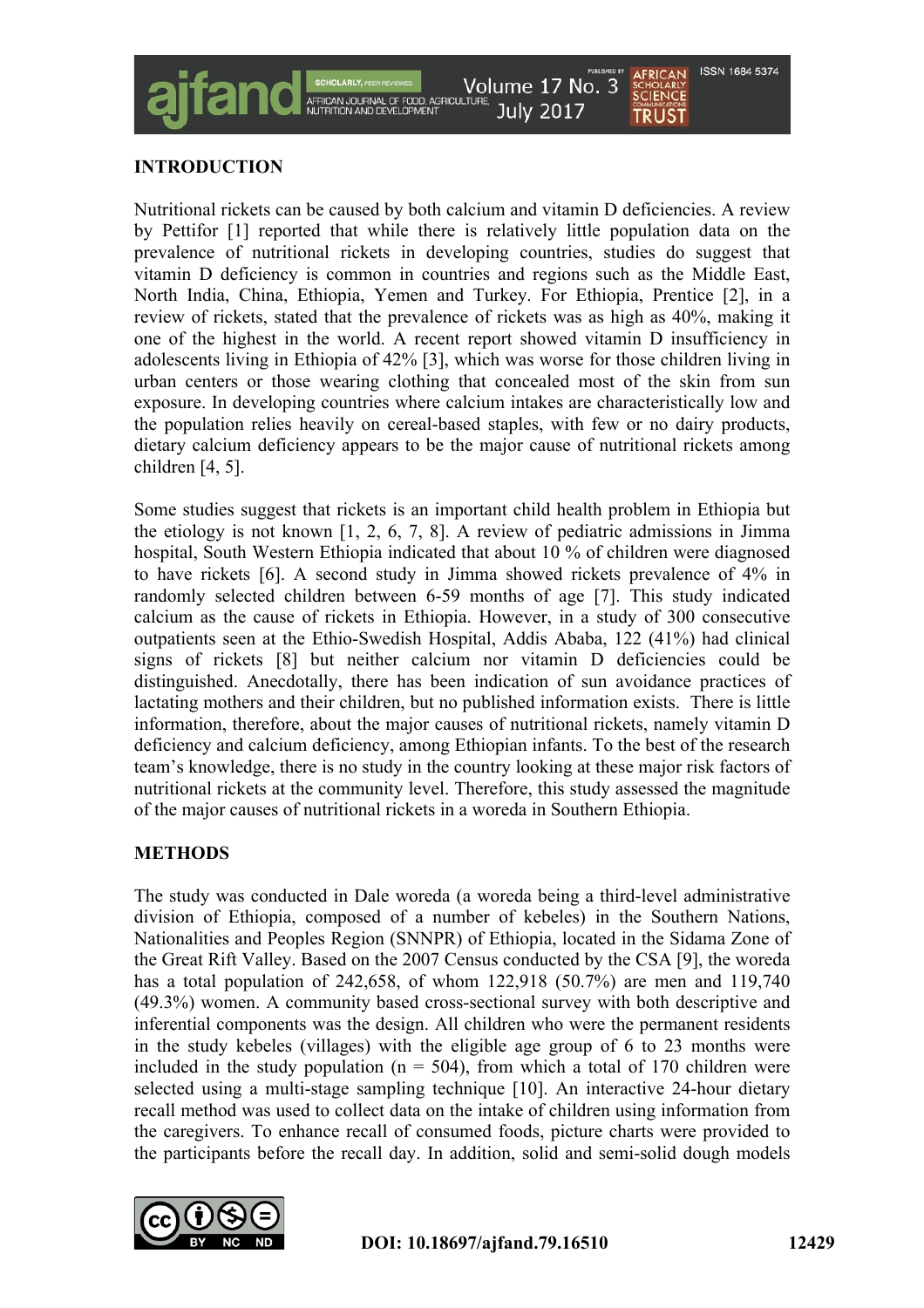

and sample foods were used in the recall day to help quantify portion size estimation [11]. Standard cylinders and containers of water were used to measure the liquid food items.

For determining the history of sunlight exposure and socio demographic and economic data, a pretested structured questionnaire was adopted from previous studies of young children in SNNPR [12, 13] and from the Ethiopian demographic and health survey [9]. The recorded food items from the 24-hour dietary assessment were converted into nutrient content amounts using Ethiopian food composition table [14], which is designed for cooked and raw foodstuffs and commercial foods [15]. Four foods which were locally purchased or collected from participants' households were used for food laboratory analysis to determine their calcium and phytate contents, and phytate-tocalcium ratio. These foods were dried overnight at 105°C in Hawassa University Human Nutrition Laboratory, then powdered, packed and sent to a certified laboratory at the University of Saskatchewan, Canada for analysis. To determine phytate, the modified Wade's reagent method was used [16]. Flame Atomic Absorption Spectrophotometry (FAAS) (NOVAA300, Germany) was used for determination of calcium after acid digestion. Prior to analysis, lanthanum chloride (1%) was added to suppress interference from phosphorus. The phytate-to-calcium molar ratio of the selected food samples was calculated by dividing mmol of phytate by mmol calcium. A phytate-to-calcium molar ratio greater than 0.2 was applied as the cut-off point for undesirable for calcium absorption [17]. All of these analyses were done in triplicate.

Dietary diversity score (DDS) was calculated for each of the children. The minimum dietary diversity score (MDDS) was defined as the proportion of children who receive foods from at least four food groups using a standardized list of seven food groups [18]. In order to evaluate adequacy of dietary calcium intake of participant children, the WHO 1998 document was used [19]. Data from the structured questionnaire and 24hour dietary assessment was entered to the SPSS (statistical package for social sciences) software version 16 and checked for the completeness of the data.

Protein–energy malnutrition in children was determined as underweight, defined as -2 standard deviations (SD) under the normal weight- for- age (WAZ); stunting, -2 SD below height-for-age (HAZ); and, wasting, -2 SD below body mass index for age (BAZ). Anthropometric measurements (weight, length or height) of the young children were taken by trained health workers using standardized techniques and calibrated equipment. Weight was measured using an electronic scale (Seca 770), adjusted to zero for each measurement. Children were too young to stand; therefore, height was measured using recumbent length board to the nearest 1 mm.

Prior to the study, ethical clearance was secured from the institutional board of Hawassa University. Before the data collection started, informed written consent was obtained from the mothers. The purpose of the study was explained clearly to the mothers with the assurance that the information obtained from the respondents was to be kept confidential.

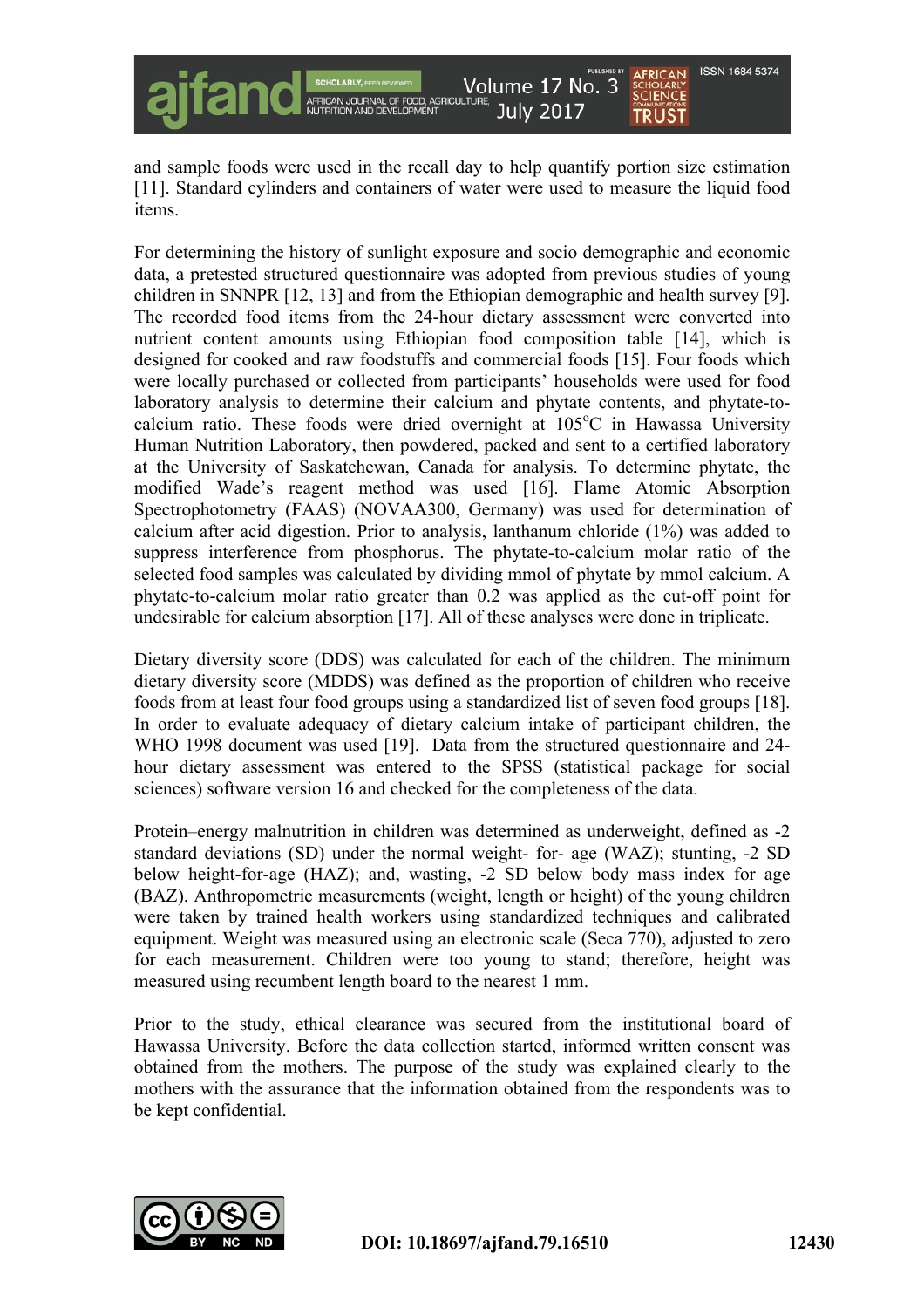# **RESULTS**

## **Socio demographic and economic characteristics of study participants**

A total of 170 children aged 6-23 months were included in the study. The mean (+SD) age of the children was  $14.4$  ( $+4.7$ ) months. The male to female ratio of the children was 1.2. Farming was the main source of livelihood for majority of the participant families. Regarding ownership of livestock, 102 (60%) of participant families had their own cow. About 41 (24.1%) of participant families had consumed the entire milk from their livestock; however, about 61(35.9%) of the families had partially consumed and partially sold the milk (Table 1).

## **Nutritional status of children**

Mean  $(\pm SD)$  weight and height of the children were 9.2 +1.7g and 74.3 +6.2cm, respectively. Mean (±SD) weight-for-age z-score (WAZ), height-for-age z-score (HAZ) and body mass index-to-age z-score (BAZ) of the children was  $-0.6 \ (\pm 1.2)$ ,  $-1.1 \ (\pm 1.5)$ and  $0.2$  ( $\pm$ 1.4), respectively. From the 170 children, 23 (13.5%) had less than negative 2 WAZ score indicating underweight. About 38 (22.3%) and 8 (4.7%) of the children had less than negative two HAZ and BAZ scores, indicating high prevalence of stunting and relatively lower prevalence of wasting, respectively.

### **Dietary diversity**

The commonly eaten foods are shown in Table 2. The most common foods were fruit, especially avocado and banana. Milk and maize were eaten by approximately half of all the children. Corn bread, enset and potato were less commonly consumed. Overall, the mean DDS of the children was  $3.1+0.8$ . Slightly more than one quarter (27%) of all the children had DDS of four or more.

### **Calcium intake of the children**

Overall, the mean  $(\pm SD)$  intake of calcium was  $407 \pm 235$  mg/day. Table 3 provides dietary calcium intakes as (mean  $\pm$  SD) by age and sex. Of the 170 children, 45 (26.5%) had low dietary calcium intake from their complementary food. "Low" intake of calcium is defined as being below the age-appropriate Recommended Nutrient Intake (RNI) [19]: 336 mg (age 6-8 mo), 353 mg (age 9-11 mo) and 496 mg (age 12-23 mo). Mean daily dietary calcium intake of the male and female children was  $403 \pm 240$ mg and  $412 \pm 230$  mg, respectively; no significant sex difference was observed. Of the 94 male and 76 female children, 28.7% and 23.7%, respectively, had low dietary calcium intake from their complementary food compared with their age specific recommended nutrient intake (RNI) value (Table 3). Younger children (ages 6-8 months and  $9 - 11$  months) were less likely (44% and 46%) to have met the RNI value than older children (20%).

### **Nutrient content of foods**

In Table 2, the calcium content of commonly consumed foods is provided using Ethiopian Food Composition tables [14]. The main sources of calcium were milk and enset (also known as false banana, *Enseteventricosum*), although it should be noted that neither was the most commonly consumed. The other foods provided little calcium per serving.

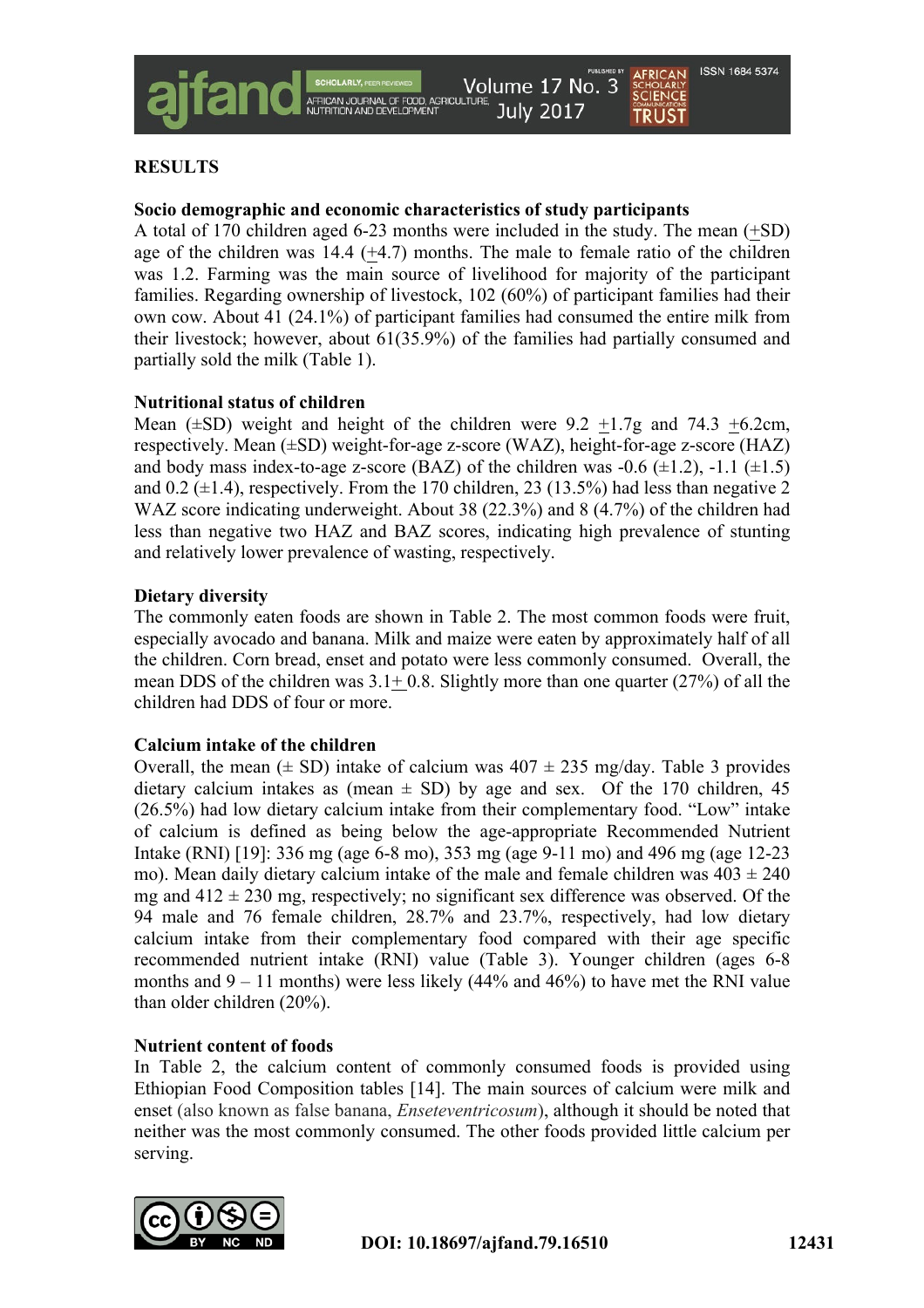Four selected sample foods, which were purchased or obtained from the woreda were examined (Table 4). These included mixes of prepared enset, wheat porridge, maize porridge and *meten* (packed mixed grain contains maize, wheat, barley, oats). Analyzed calcium and phytate values (per 100 g dry weight) are shown in Table 4. The phytateto-calcium molar ratio of three of the sample foods was less than 0.2, indicating no effect on calcium absorption [17]. One food, the maize porridge mix, had the ratio above cut-off point suggesting a lower bioavailability of calcium in this food.

Volume 17 No. 3

**July 2017** 

#### **Knowledge and practice of mothers regarding sunlight exposure and rickets**

Practices about sun exposure and about knowledge of rickets were asked of the mothers (Table 5). About 70 (41.1%) of the 170 mothers that participated in this study exposed their child to sunlight within 1(one) month of birth. Most of the children were exposed to sunlight for 20 to 30 minutes per day. From the total participant children, 84 (49.4%) were exposed to sunlight for 7 days in a week. About 153 (90.0%) children were exposed to sunlight without clothing. Sun exposure ranged from 0 to 8 hours per day. Most children (92.9%) played outside the house; the median duration of the children being outside was  $1.5$  (IQR = 1-2) hour.

One-fifth of participant mothers reported that there was sunlight avoidance practice in their areas at the early age of the child. The reported underlying reasons were: fear of cold, fear of "evil eye" of the sun, and fear of sunburn '*mich*'. Regarding sunlight exposure during pregnancy, all respondent mothers reported they had spent most of their daytime outside the house and there was no sunlight exposure restriction during pregnancy in their locality. From the total respondent mothers, more than half (52.4%) did not know about rickets, and few of them were aware of how it would be prevented and/or treated using calcium and/or vitamin D. A small number (10%) of respondent mothers reported fenugreek (*Trigonellafoenum-graecum*) also called '*amesa*', as treatment for rickets in their locality.

#### **DISCUSSION**

The study aimed to assess whether dietary calcium intake or sunlight exposure practices, which are factors related to nutritional rickets, were prominent in Ethiopia by studying one woreda. It was found that in this woreda that mothers reported having had heard of rickets. However, while the reported prevalence of rickets in Ethiopia was about 40 % as found by Muhe *et al.* [8] and reported by Prentice [2], no evidence of rickets was seen when conducting this study in Dale woreda. In the present study, evidence of low dietary calcium intake and potential for poor absorption of calcium, due to phytate content in the foods, was found. No evidence for sun avoiding behaviors of mothers towards children were reported or observed during this study.

The results of this study show that dietary calcium intake of 75% of all the children was adequate, with 25% having calcium intake below the RNI. The very young children (aged 6-11 months) were more at risk of inadequate intake of dietary calcium. Studies comparing dietary calcium intake between children with and without rickets in developing countries have shown that in Nigeria, South Africa, India, Bangladesh and



**ISSN 1684 5374** 

**SCHOLARLY**<br>**SCIENCE** 

**TRUST**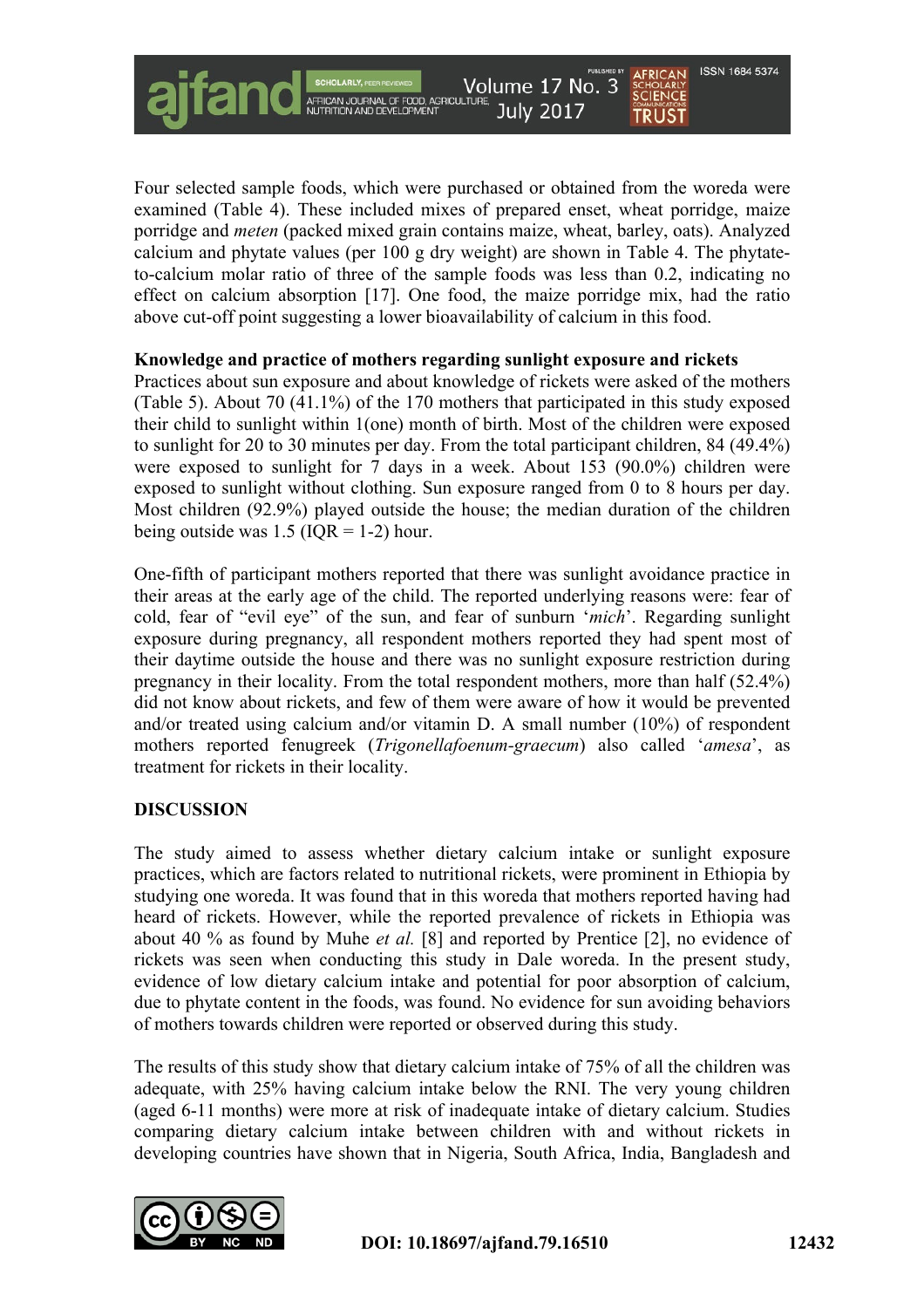

even Ethiopia, calcium intake by children can be very low as the predominant diets in these countries are mostly cereal-based diets that are often deficient in milk and milk products [1, 4, 5, 6, 7]. The better intake that was observed in this study was due to having more than half of the participant children (52.9%) drinking at least one small cup of skimmed milk in a day. Further, enset was a good source of calcium. The Ethiopian National Food Consumption Survey conducted in 2011 reported that "children and women have intakes below the recommended amounts of vitamins and minerals such as vitamin A, zinc, and calcium" [20] yet calcium data on intakes of these groups has not yet been published.

It should be noted that some of the most predominant foods in the study area are made with corn and include maize porridge and unleavened corn bread. These foods contain significant amounts of phytate which, when present at a molar ratio of phytate-tocalcium above 0.2, can inhibit calcium absorption [17]. Abebe *et al.* [21] reported that whole dried kernels of white maize and unrefined maize flour used in Southern Ethiopia contained phytate and had the lowest calcium content. Roba [22] reported that home processing in Ethiopia such as pounding and soaking can reduce phytate levels of maize. Until these processing methods become widely known and correctly practiced, dietary calcium bioavailability in these communities will be low.

Overall, the diet diversity of young children in the woreda was poor, with an average of 3.1 foods which was under the cut-off of four foods [18]. Only one-quarter of the children achieved this cut-off. In another study done in Southern Ethiopia, in areas where maize and enset were not predominate but the complementary food was primarily grains and roots, the DDS was also only 3.1, with two-thirds not achieving the minimum of four foods per day [12]. Thus, low DDS is a common problem in Southern Ethiopia. The poor DDS of the study children is reflected in underweight (WAZ score) seen in 13.5 % and stunting (HAZ score) in 22.3 %. In Ethiopia, survey data show that 44 % of children are stunted, and that 29 % are underweight, with little difference by sex, but those in the rural areas are more at risk; and survey data show 10 % of Ethiopian children are wasted [9]. The study children had a prevalence of wasting that was only half that of the country as a whole. This low prevalence may be reflective of their adequate energy intake; however, energy was consumed as high carbohydrate maize and enset, with little protein content. Further, while maize provides energy, its calcium content is low and phytate high; this had the potential to contribute to poor calcium status. Dairy products would be an ideal food to emphasize for improving calcium intake and diet diversity.

From the questionnaire, it appeared that the participant children had good sunlight exposure. Based on this, it can be concluded that as majority of the children were exposed to sunlight, they may not be at risk of vitamin D deficiency in terms of sunlight exposure. A study of older children in Southern Ethiopia showed that rural children had better vitamin D status than urban children, the latter being indoors more of the time [3]. Thus, vitamin D deficiency is possible but for rural children it is less likely. Mothers in this study had positive attitudes and practices towards sun exposure for their children as well as for themselves.

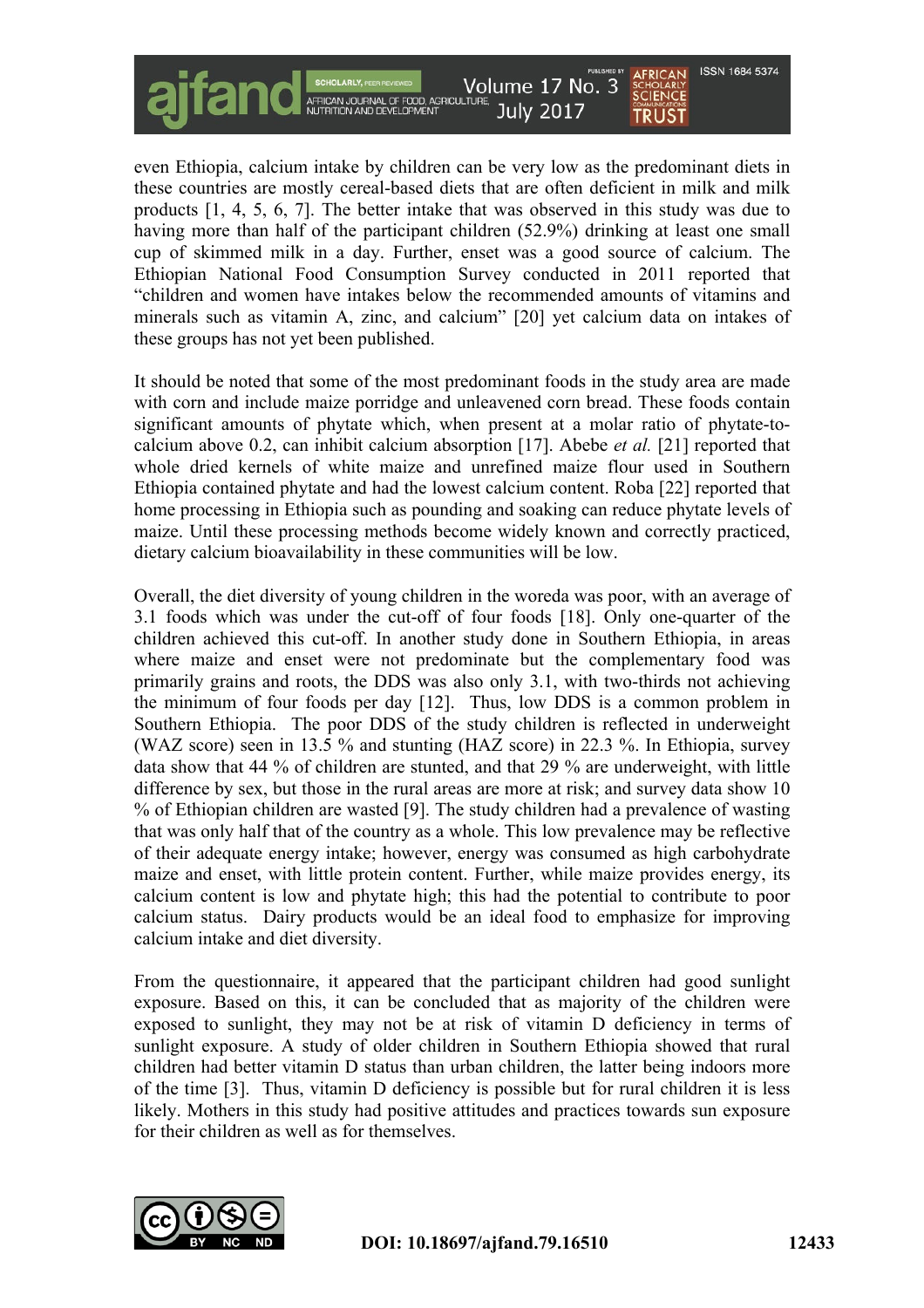

Limitations of the present study include use of a 24- hour recall dietary assessment method, which may not reflect usual intake and has social desirability and season of the year biases. The study was conducted at only one time point. Further, investigation of calcium intakes and sources for children in Ethiopia is needed.

In conclusion, the study investigated some of the major causes of nutritional rickets, for example calcium intake and potential for vitamin D deficiency caused by exposure to sunlight, in a group of very young children (6-24 months). Measurements included determining calcium intakes, investigation of factors affecting calcium availability, and questions to mothers regarding sun exposure practices. It was found that young children in Dale Woreda, Southern Ethiopia have risk of dietary calcium inadequacy because of low intakes, and the detrimental effect of phytate on prevailing foods in the locality such as fruit and maize based complementary food. However, regarding sunlight exposure, it was not possible to determine if the participant children were likely at risk of vitamin D inadequacy. There appeared to be good exposure practices and there was no sunlight avoidance practice for majority of participant children.

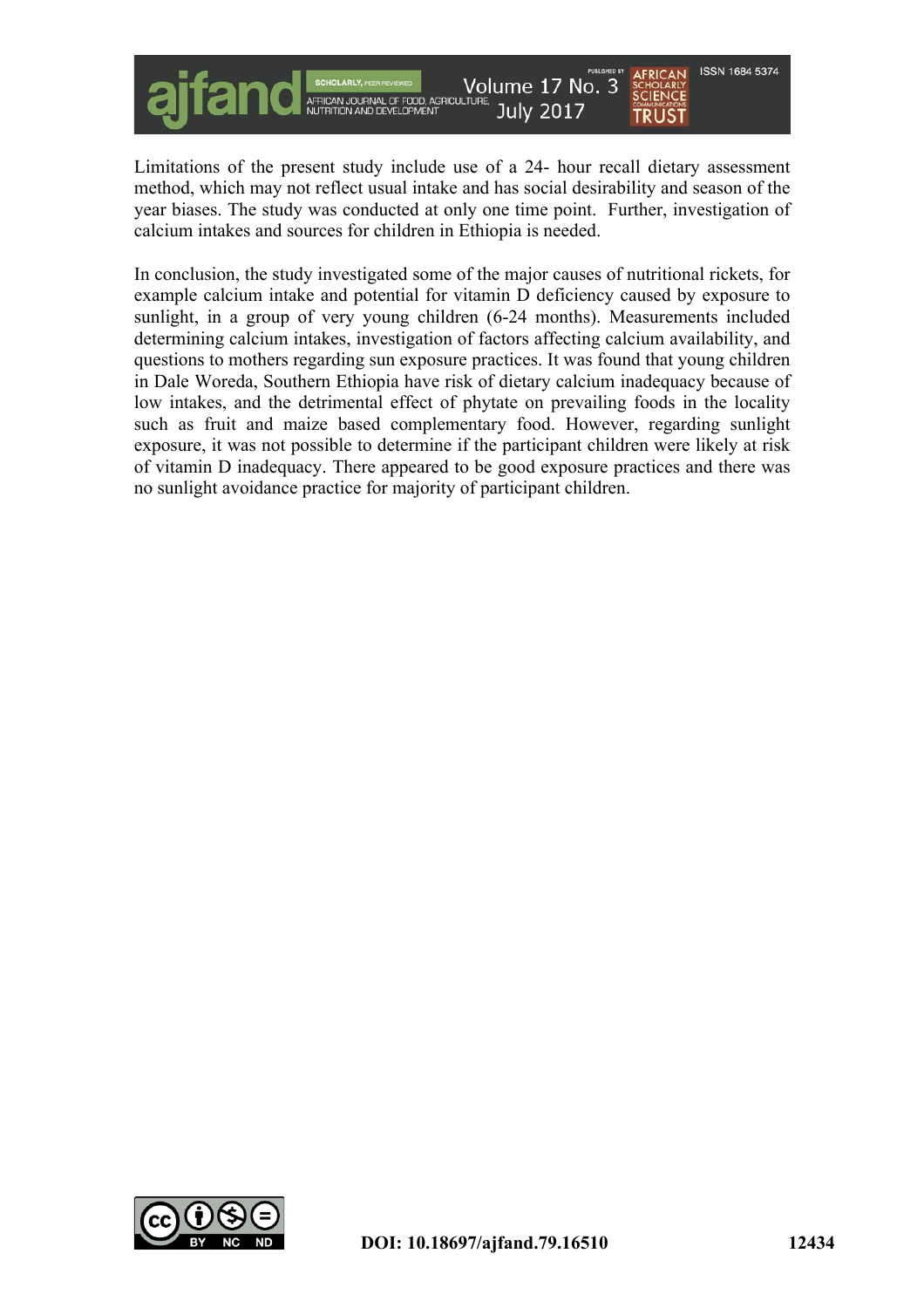

# **Table 1: Sociodemographic and economic characteristics of study participants in Dale Woreda Ethiopia**

| Variables $(n=170)$ |                                                        | Frequency      | Percent $(\% )$ |
|---------------------|--------------------------------------------------------|----------------|-----------------|
|                     | Protestant                                             | 150            | 88.2            |
|                     | Others                                                 | 20             | 11.8            |
| Ethnicity           | Sidama                                                 | 168            | 98.8            |
|                     | Others                                                 | $\overline{2}$ | 1.2             |
| Maternal education  | Illiterate                                             | 90             | 52.9            |
|                     | Primary                                                | 67             | 39.4            |
|                     | Secondary                                              | 11             | 6.5             |
|                     | Read and/or write                                      | $\overline{2}$ | 1.2             |
| Agro-ecology        | Midland                                                | 121            | 71.2            |
|                     | Highland                                               | 26             | 15.3            |
|                     | Lowland                                                | 23             | 13.5            |
| Farm ownership      | Yes                                                    | 149            | 87.6            |
|                     | No                                                     | 21             | 12.4            |
|                     | Cow                                                    | 102            | 60.0            |
| Livestock           | Goat                                                   | 14             | 8.2             |
|                     | Sheep                                                  | 9              | 5.3             |
| Milk sell/consume   | Consume and sell                                       | 61             | 35.9            |
|                     | Consume                                                | 41             | 24.1            |
|                     | Don't have mature livestock or<br>don't have livestock | 68             | 40.0            |

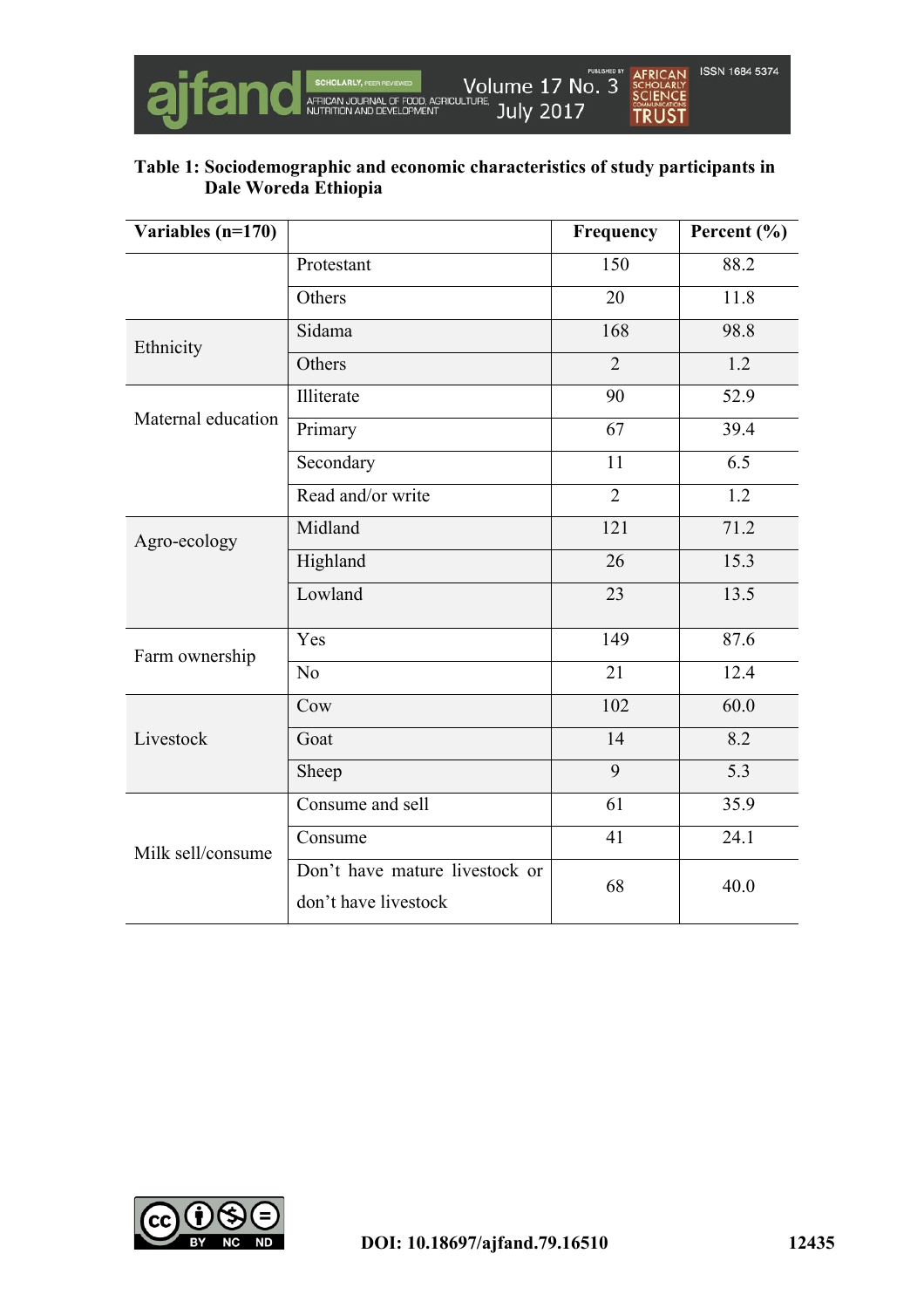

### **Table 2: Commonly used food types by participant children based on dietary assessment information Dale Woreda Ethiopia**

| Food type $(n=170)$   | % of Children<br>who consume | Calcium content of foods#<br>$mg/100 g$ edible portion |
|-----------------------|------------------------------|--------------------------------------------------------|
| Avocado               | 87.6                         | 13                                                     |
| Banana                | 82.3                         | 8                                                      |
| Skimmed milk          | 52.9                         | 123                                                    |
| Maize porridge        | 52.9                         | 5                                                      |
| Enset                 | 34.2                         | 70.8                                                   |
| Corn unleavened bread | 24.1                         | 8.1                                                    |
| Potato boiled         | 13.5                         | 9                                                      |

#Source: Ethiopian food composition table [14]

### **Table 3: Daily calcium intake of participant children in Dale Woreda Ethiopia categorized by their age or sex group**

| Age group<br>(months) | Calcium intake (mg)<br>$Mean \pm SD$ | <b>RNI</b> | % low Ca intake |
|-----------------------|--------------------------------------|------------|-----------------|
| All $(n = 170)$       | $407 \pm 235$                        |            |                 |
| $6-8$ (n=13)          | $305 \pm 223$                        | 336        | 46.2            |
| $9-11(n=32)$          | $376 \pm 221$                        | 353        | 43.8            |
| $12-23(n=125)$        | $426 \pm 238$                        | 196        | 20.0            |
| Male $(n=94)$         | $403 \pm 240$                        | 196-353    | 28.7            |
| Female $(n=76)$       | $412 \pm 230$                        | 196-353    | 23.7            |

RNI: Recommended Nutrient Intake [19]

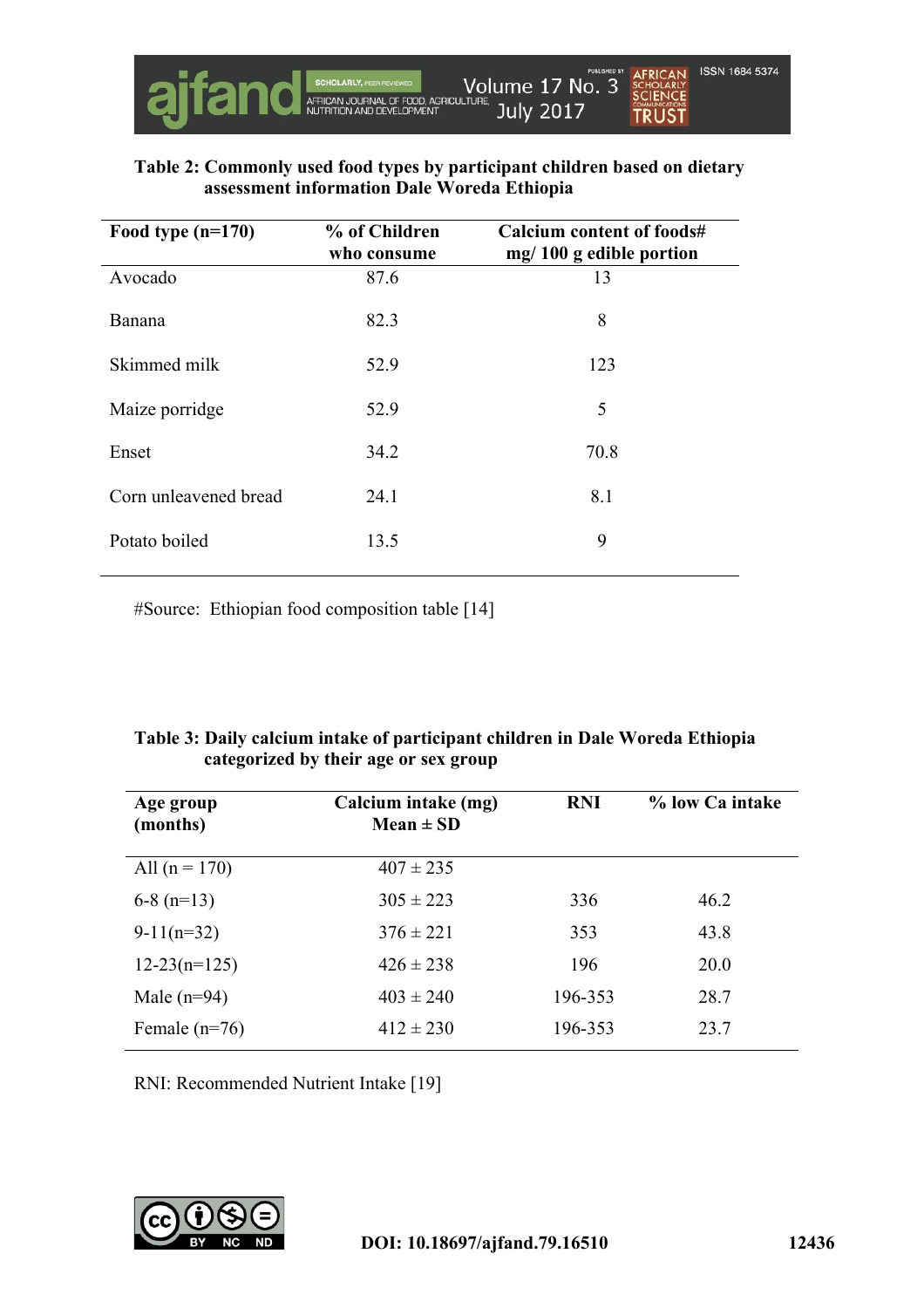

## **Table 4: Analyzed calcium and phytate content of collected dry (powdered) samples food from Dale Woreda Ethiopia**

| <b>Food types</b>        | Calcium<br>mg/100gDW | <b>Phytate</b><br>mg/100gDW | Phytate: calcium<br>mol:mol |
|--------------------------|----------------------|-----------------------------|-----------------------------|
| Wheat porridge dry mix   | 52                   | 117                         | 0.14                        |
| Enset food dry mix       | 310                  | 212                         | 0.04                        |
| Mixed grain for porridge | 100                  | 74                          | 0.05                        |
| Maize for porridge       | 24                   | 189                         | 0.47                        |

DW: Dry Weight

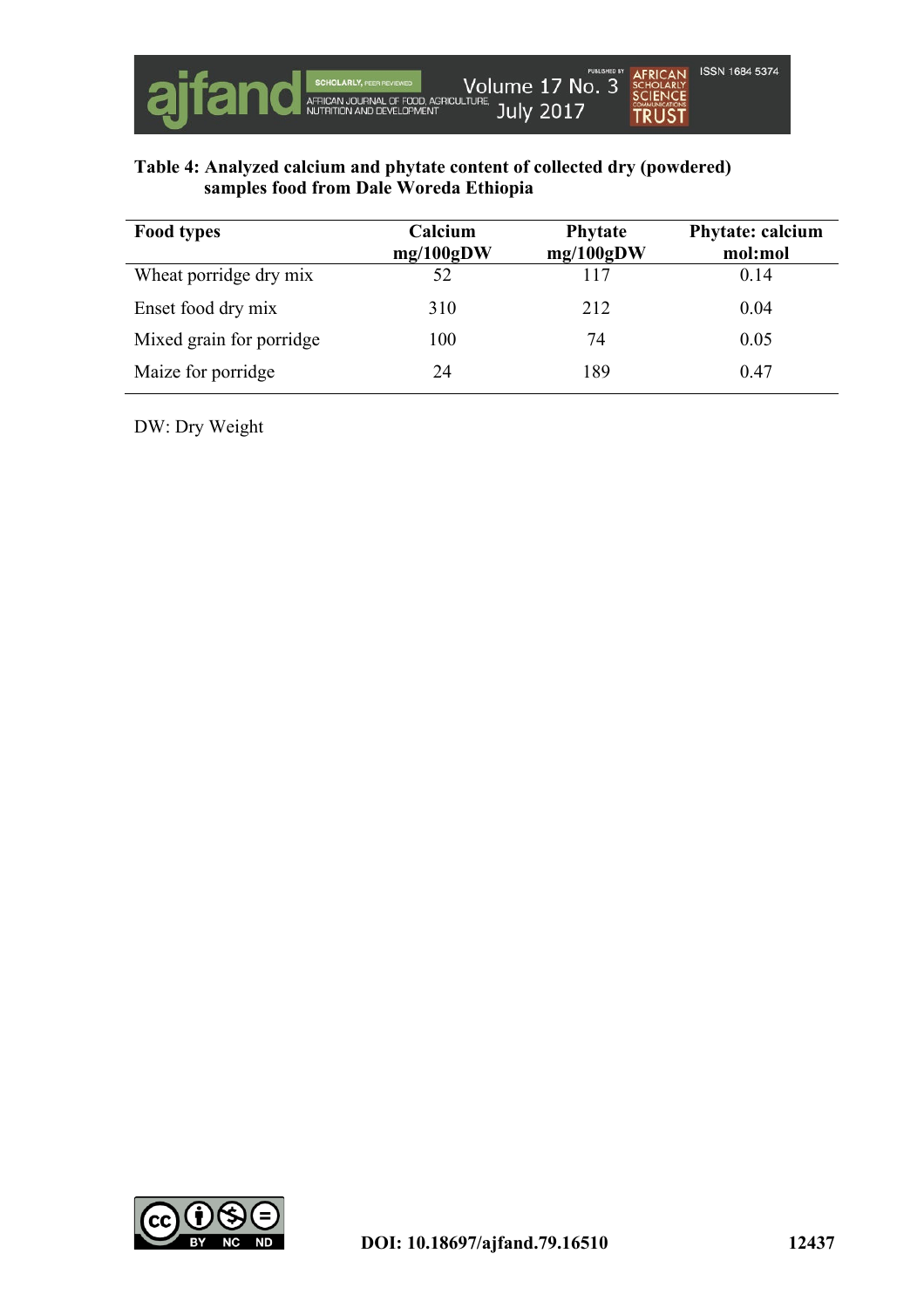

## **Table 5: Sun light exposure practice by mothers of participant children in Dale Woreda Ethiopia**

| Variable (n=170)                     |                     | Frequency      | Percent |
|--------------------------------------|---------------------|----------------|---------|
|                                      | Within 1 month      | 70             | 41      |
|                                      | In the 2nd month    | 51             | 30      |
|                                      | After the 2nd month | 48             | 28.2    |
| Frequency of sunlight exposure per   | $1-3$ days          | 46             | 27.1    |
| week                                 | 4-6 days            | 40             | 23.5    |
|                                      | 7 days              | 84             |         |
|                                      | $<$ 20 minutes      | 67             | 39.4    |
| Duration of exposure at each sitting | 20-30 minutes       | 96             | 56.5    |
|                                      | $>30$ minutes       | $\overline{7}$ | 4.1     |
|                                      | No cloth            | 153            | 90      |
| Exposure style                       | Fully clothed       | 10             | 5.9     |
|                                      | Diaper only         | $\overline{7}$ | 4.1     |
| Child usually plays outside          | Yes<br>158          |                | 92.9    |
|                                      | N <sub>0</sub>      | 12             | 7.1     |
|                                      | 1-3 hours           | 150            | 88.2    |
| Duration child play outside (hours)  | 4-6 hours           | 15             | 8.8     |
|                                      | $>6$ hours          | 5              | 2.9     |
|                                      | Fenugreek           | 20             | 11.8    |
| Local rickets treatment              | Amesa*              | 12             | 7.1     |
|                                      | Do not know         | 138            | 81.2    |

\*Amesa is a local name of a leaf that the local people boiled and used to treat rickets

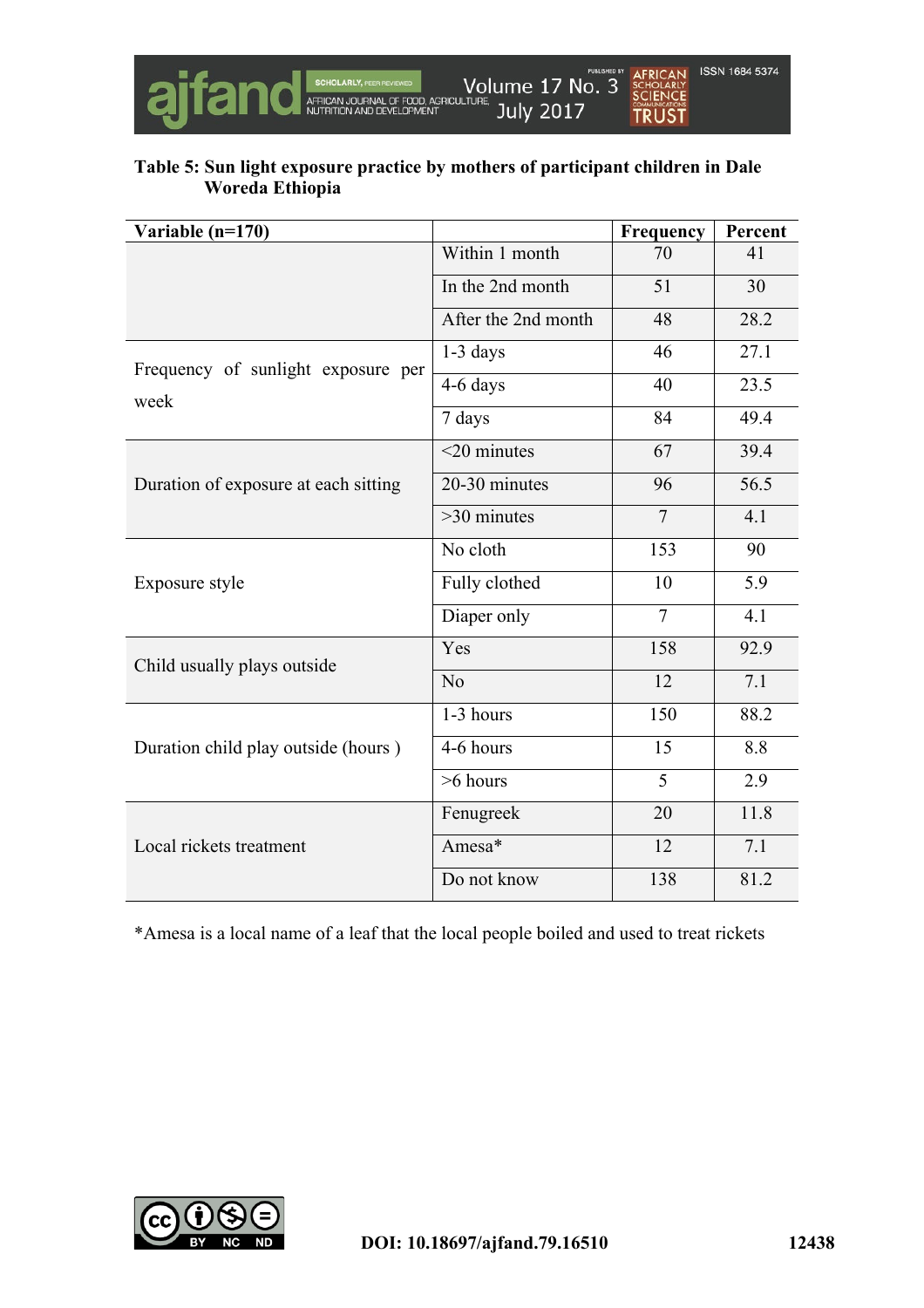

#### **REFERENCES**

- 1. **Pettifor J** Vitamin D and calcium nutrition in children in developing countries. *Bull NutrFnd India*. 2009; **31**: 607-610.
- 2. **Prentice A** Vitamin D deficiency: a global perspective. *Nutr Rev.*2008;**66**(Suppl. **2**): S153–S164.
- 3. **Wakayo T, Belachew T, Vatanparast H and SJ Whiting** Vitamin D Status and Its Predictors among urban and rural school children in Ethiopia. *PLOS ONE.* 2015; **10(3**): e0120963.
- 4. **Thacher T, Fischer F, Pettifor J, Lawson J, Isichei C, Reading J and G Chan** A comparison of calcium, vitamin D, or both for nutritional rickets in Nigerian children. *New Engl J Med*.1999; **341**: 563-568.
- 5. **Pettifor J** Nutritional rickets: deficiency of vitamin D, calcium, or both? *Am J Clin Nutr*. 2004; **80**: 1725–29.
- 6. **Kenenisa C, Ewnetu H and H Sime** Retrospective analysis of prevalence of rickets and associated factors among children admitted to pediatric ward in Jimma University specialized hospital. *J Ped Neonat Care* 2014:**1**(**7**):00044.
- 7. **Belachew T, Nida H, Getaneh T, Woldemariam D and W Getinet** Calcium deficiency and causation of rickets in Ethiopian children. *East Afr Med J*. 2005; **82**: 153-159.
- 8. **Muhe L, Lulseged S, Mason KE and E A F Simoes** Case-control study of the role of nutritional rickets in the risk of developing pneumonia in Ethiopian children. *Lancet.* 1997; **349:**1801–1804.
- 9. **Central Statistical Agency (Ethiopia) and ICF International**Ethiopia Demographic and Health Survey. Addis Ababa, Ethiopia and Calverton, Maryland, USA: Central Statistical Agency and ICF International. 2012.
- 10. **Statistics How To.** *Available at: http://www.statisticshowto.com/multistagesampling/* Accessed May 13, 2016**.**
- 11. **Gibson RS** Principles of nutritional assessment. Second edition. Oxford University Press. 2005.
- 12. **Mesfin A, Henry C, Kaler A, Girma M and SJ Whiting** Use of pulse crops in complementary feeding of 6-23 month old infants and young children at Tabakebele, southern Ethiopia. *J Publ Health Africa*. 2015;**6**:357.